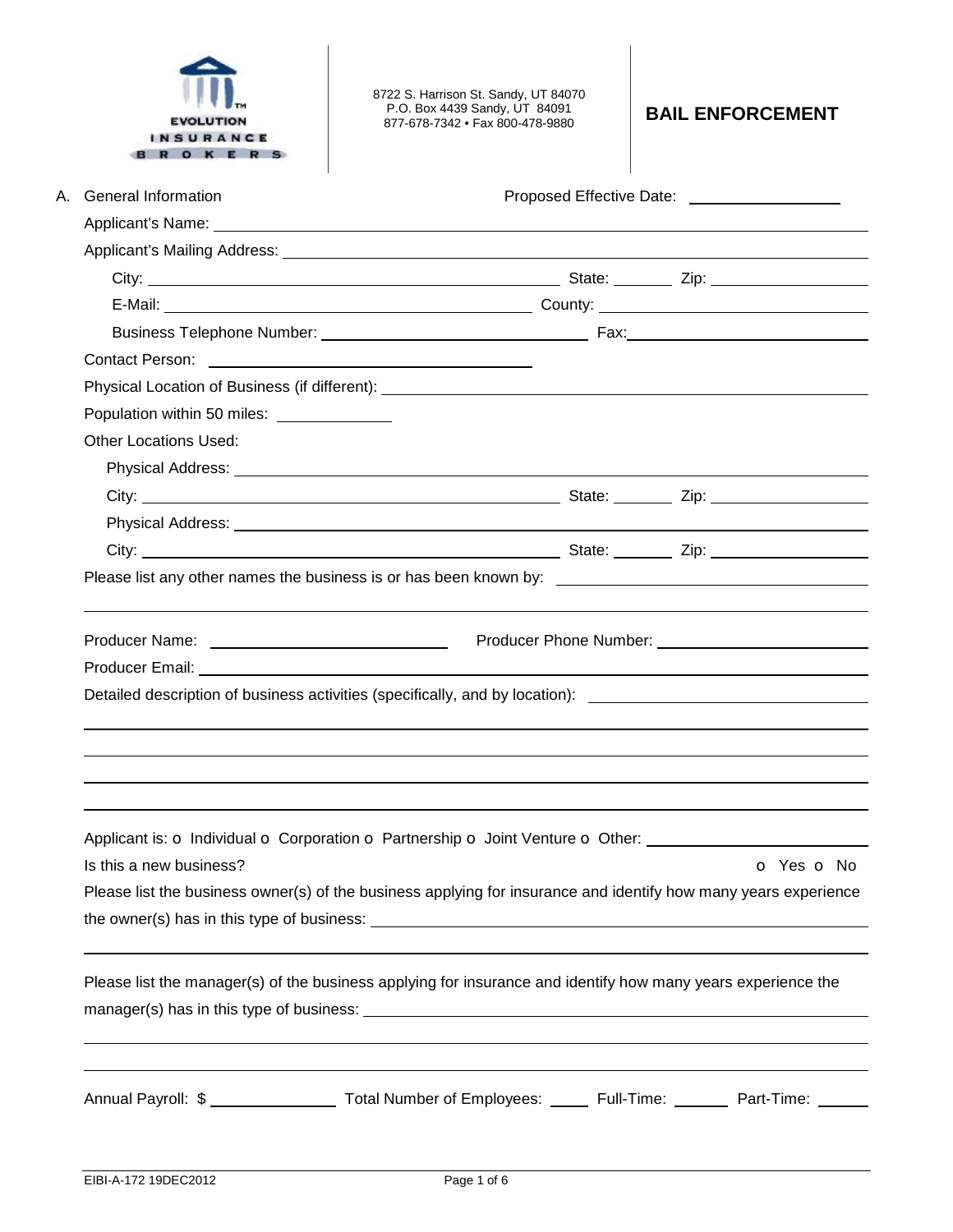Please describe the business's drug policy and what the procedure is when an applicant or employee fails a drug test:

 Does your company have within its staff of employees, a position whose job description deals with product liability, loss control, safety inspections, engineering, consulting, or other professional consultation advisory services? **o** Yes **o** No. If yes, please tell us: Employee Name: E-Mail: Business Telephone No.: Fax: Years with Company: Employee's Responsibilities: B. Insurance History Who is your current insurance carrier (or your last if no current provider)? Provide name(s) for all insurance companies that have provided Applicant insurance for the last three years: Coverage: Coverage: Coverage: Company Name Expiration Date

Has the Applicant or any predecessor ever had a claim? **O** Yes **o** No

Attach a five year loss/claims history, including details. (REQUIRED)

Annual Premium \$ \$ \$

Have you had any incident, event, occurrence, loss, or Wrongful Act which might give rise to a Claim covered by this Policy, prior to the inception of this Policy? **o** Yes **o** No

If yes, please explain:

Has the Applicant, or anyone on the Applicant's behalf, attempted to place this risk in standard markets?

o Yes o No

If the standard markets are declining placement, please explain why:

## C. Other Insurance

 

Please provide the following information for all other business-related insurance the Applicant currently carries.

| Coverage Type          |            |    |   |
|------------------------|------------|----|---|
| Company Name           |            |    |   |
| <b>Expiration Date</b> |            |    |   |
| <b>Annual Premium</b>  | $\vert$ \$ | ۰П | ง |

## D. Desired Insurance

|  | Per Act/Aggregate | ΟR | Per Person/Per Act/Aggregate                                                                            |  |
|--|-------------------|----|---------------------------------------------------------------------------------------------------------|--|
|  |                   |    | $\frac{1}{2}$ and $\frac{1}{2}$ and $\frac{1}{2}$ and $\frac{1}{2}$ and $\frac{1}{2}$ and $\frac{1}{2}$ |  |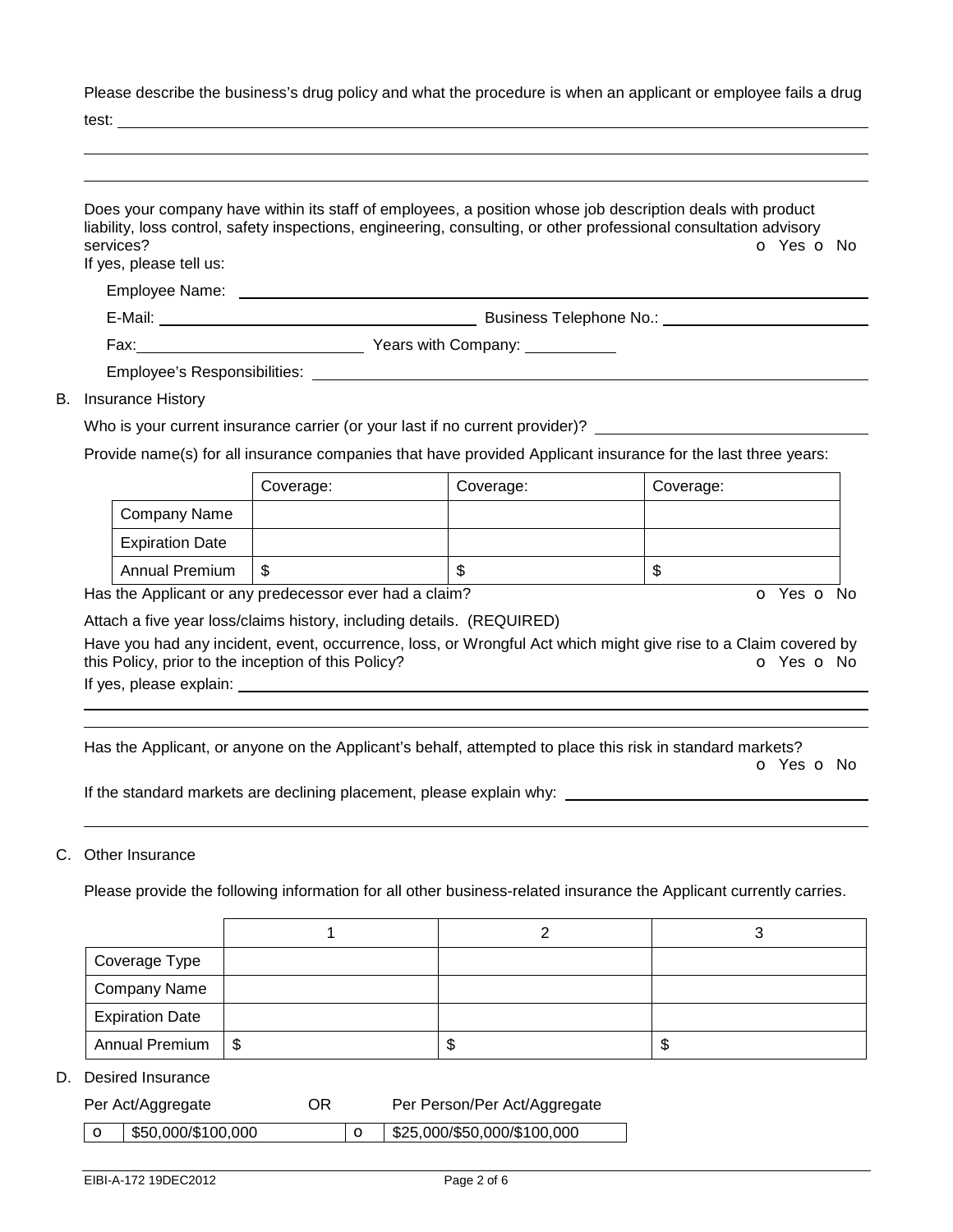| $\circ$ | \$150,000/\$300,000   | $\circ$ | \$75,000/\$150,000/\$300,000    |
|---------|-----------------------|---------|---------------------------------|
| O       | \$250,000/\$1,000,000 | $\circ$ | \$100,000/\$250,000/\$1,000,000 |
| O       | \$500,000/\$1,000,000 | $\circ$ | \$250,000/\$500,000/\$1,000,000 |
|         | Other:                |         | Other:                          |

Self-Insured Retention (SIR):  $\sigma$  \$1,000 (Minimum)  $\sigma$  \$1,500  $\sigma$  \$2,500  $\sigma$  \$5,000  $\sigma$  \$10,000

E. Business Activities

 

 

 

 

- 1. Please list Annual Gross Receipts: \$
- 2. Please check all of the following you perform and an estimated % of time devoted to each:

| <b>Type of Work</b>  | % of Time | <b>Type of Work</b>       | % of Time |
|----------------------|-----------|---------------------------|-----------|
| Fugitive recovery    |           | Skip tracing              |           |
| High-risk warrants   |           | <b>Prisoner Transport</b> |           |
| Other warrants       |           | <b>Property Seizure</b>   |           |
| Surveillance         |           | Investigations            |           |
| Defendant monitoring |           | <b>Forced Entries</b>     |           |
| <b>Negotiations</b>  |           | Hostage Rescue            |           |
| Other:               |           |                           |           |

3. Please describe instruction or training Applicant has had in regards to your profession:

4. Please list any certificates, licenses, or achievements applicant has received in your field:

- 5. Please list any organizations or associations to which applicant is a member of:
- 6. Please list any weapons applicant carries:
- 7. Is the applicant involved in the physical capture of an individual? **o** Yes **o** No

- a. If yes, explain applicant's method and involvement:
- 8. Please state the number of years of experience you have as a Bail Enforcement Agent.:
- 9. How many bail fugitive arrests have you performed?
- 10. From which training organization and in what year did you receive entry-level training in bail enforcement? Please indicate number of hours and type of training (e. g. classroom, correspondence).
- 11. Which of the following techniques or equipment do you utilize during course of making an arrest of a bail fugitive?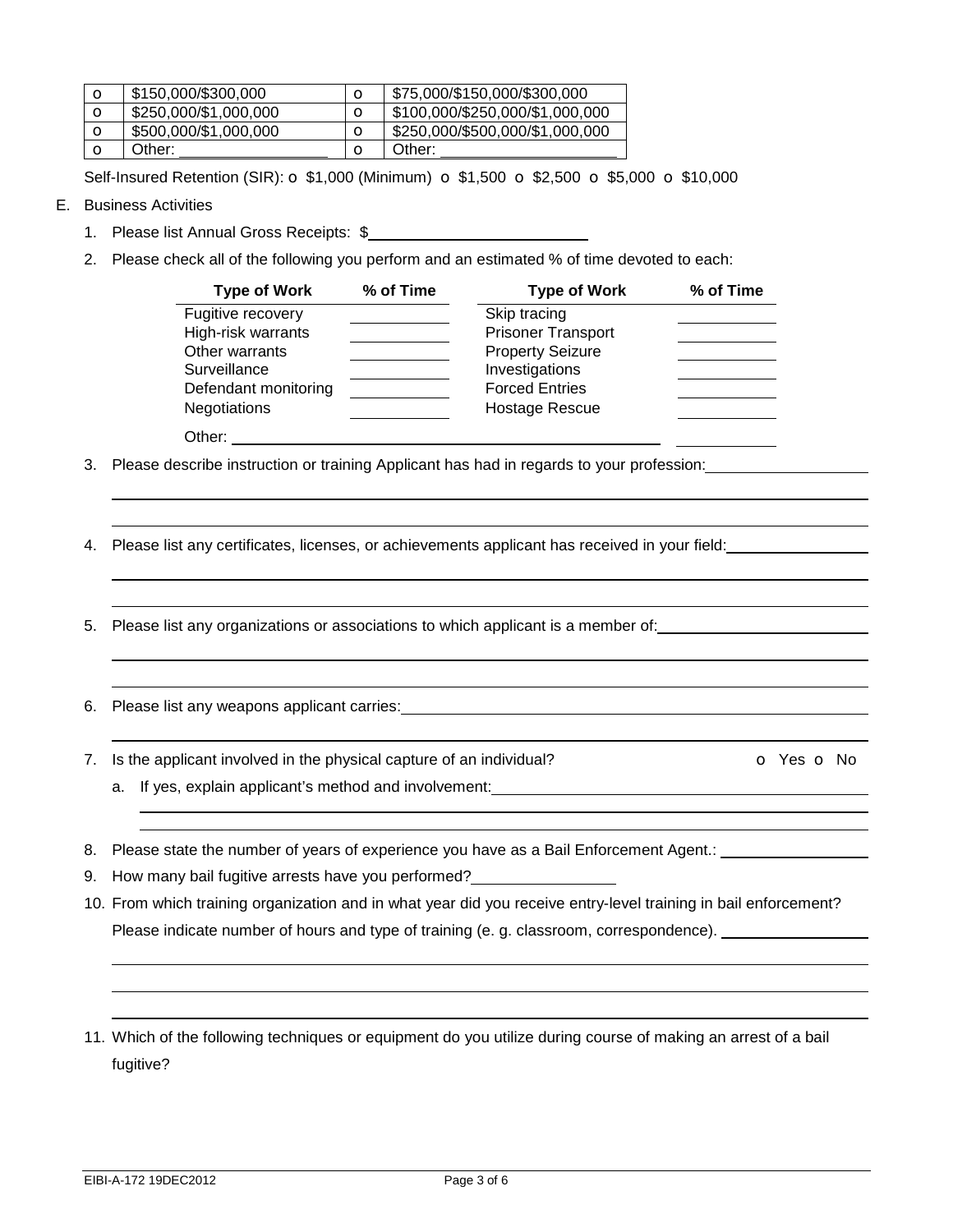| <b>Technique/Equipment</b> | <b>Formal</b><br><b>Training</b><br>Completed? | <b>Training</b><br>Organization | <b>Instructor</b><br><b>Name</b> | <b>Certification</b><br><b>Received?</b> | <b>Frequency of</b><br><b>Use</b> |
|----------------------------|------------------------------------------------|---------------------------------|----------------------------------|------------------------------------------|-----------------------------------|
| <b>Handcuffs</b>           | O Yes O No                                     |                                 |                                  | <b>o</b> Yes                             | <b>o</b> Regular                  |
|                            |                                                |                                 |                                  | o No                                     | O Occasional                      |
|                            |                                                |                                 |                                  | O N/A                                    | o Infrequent                      |
| OC ("pepper spray")        | O Yes O No                                     |                                 |                                  | <b>o</b> Yes                             | <b>o</b> Regular                  |
|                            |                                                |                                 |                                  | o No                                     | <b>o</b> Occasional               |
|                            |                                                |                                 |                                  | O N/A                                    | o Infrequent                      |
| Expandable baton or        | O Yes O No                                     |                                 |                                  | <b>o</b> Yes                             | <b>o</b> Regular                  |
| other impact weapon        |                                                |                                 |                                  | o No                                     | O Occasional                      |
|                            |                                                |                                 |                                  | O N/A                                    | o Infrequent                      |
| Non-lethal weapon          | O Yes O No                                     |                                 |                                  | <b>o</b> Yes                             | <b>o</b> Regular                  |
| (e.g. taser, rubber ball,  |                                                |                                 |                                  | o No                                     | <b>o</b> Occasional               |
| or net propelled by        |                                                |                                 |                                  | O N/A                                    | o Infrequent                      |
| shotgun or other           |                                                |                                 |                                  |                                          |                                   |
| firearm)                   |                                                |                                 |                                  |                                          |                                   |
| Revolver(s)                | O Yes O No                                     |                                 |                                  | o Yes                                    | <b>o</b> Regular                  |
|                            |                                                |                                 |                                  | o No                                     | O Occasional                      |
|                            |                                                |                                 |                                  | O N/A                                    | o Infrequent                      |
| Semi-automatic             | O Yes O No                                     |                                 |                                  | <b>o</b> Yes                             | <b>o</b> Regular                  |
| pistol(s)                  |                                                |                                 |                                  | o No                                     | O Occasional                      |
|                            |                                                |                                 |                                  | O N/A                                    | o Infrequent                      |
| Shotgun                    | o Yes o No                                     |                                 |                                  | <b>o</b> Yes                             | <b>o</b> Regular                  |
|                            |                                                |                                 |                                  | o No                                     | O Occasional                      |
|                            |                                                |                                 |                                  | O N/A                                    | o Infrequent                      |
| Rifle(s)                   | O Yes O No                                     |                                 |                                  | <b>o</b> Yes                             | <b>o</b> Regular                  |
|                            |                                                |                                 |                                  | o No                                     | <b>o</b> Occasional               |
|                            |                                                |                                 |                                  | O N/A                                    | o Infrequent                      |
| Arrest/take-down           | O Yes O No                                     |                                 |                                  | o Yes                                    | <b>o</b> Regular                  |
| procedures or martial      |                                                |                                 |                                  | o No                                     | <b>o</b> Occasional               |
| arts: Specify form and     |                                                |                                 |                                  | O N/A                                    | o Infrequent                      |
| belt earned: ______        |                                                |                                 |                                  |                                          |                                   |
|                            |                                                |                                 |                                  |                                          |                                   |
|                            |                                                |                                 |                                  |                                          |                                   |
| Special Weapons and        | O Yes O No                                     |                                 |                                  | o Yes                                    | <b>o</b> Regular                  |
| Tactics (SWAT)             |                                                |                                 |                                  | o No                                     | <b>o</b> Occasional               |
|                            |                                                |                                 |                                  | O N/A                                    | <b>o</b> Infrequent               |
| First Aid, CPR, EMT,       | O Yes O No                                     |                                 |                                  | o Yes                                    | <b>o</b> Regular                  |
| paramedic, etc.            |                                                |                                 |                                  | o No                                     | <b>o</b> Occasional               |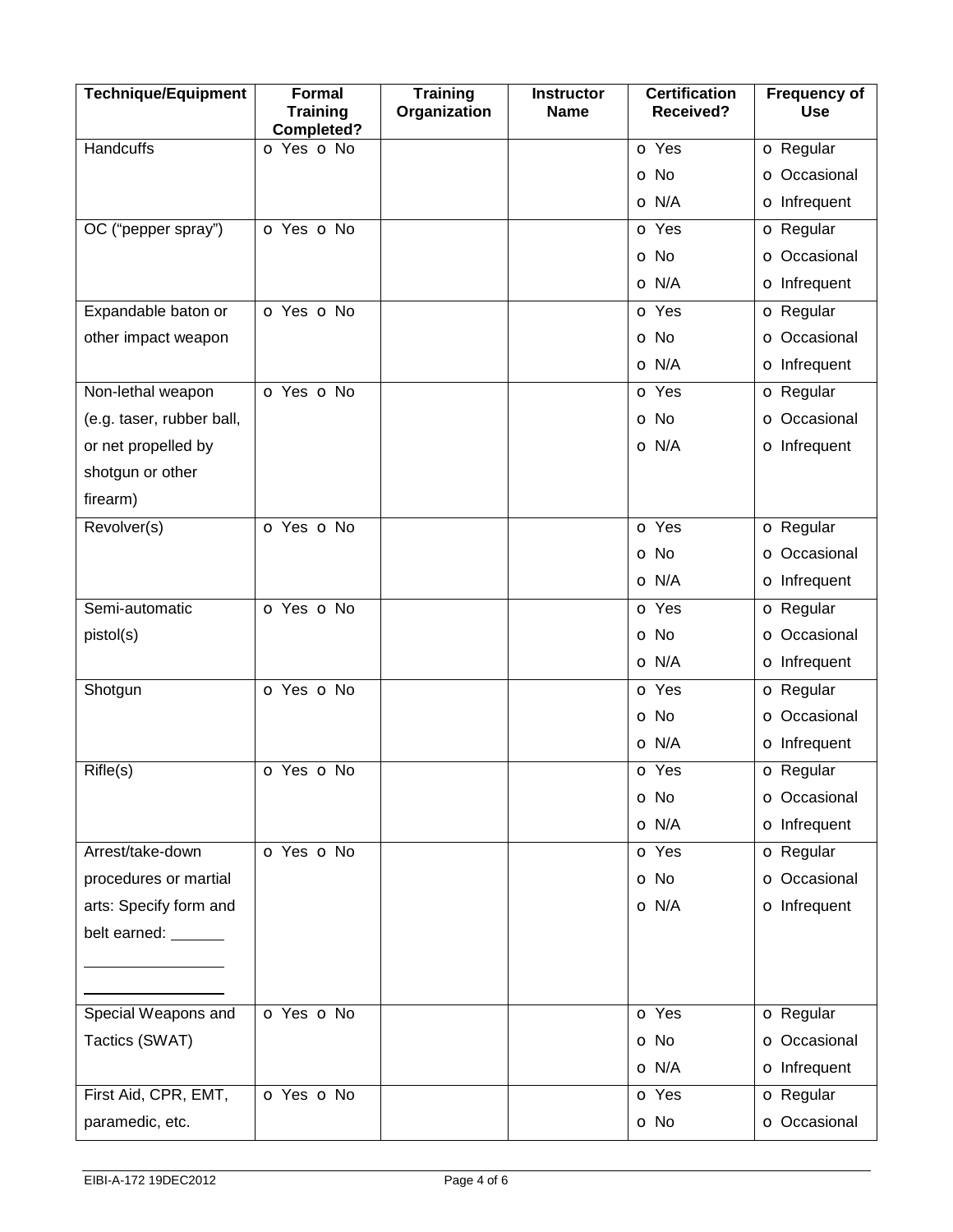|        |            | O N/A        | <b>o</b> Infrequent |
|--------|------------|--------------|---------------------|
| Other: | o Yes o No | <b>o</b> Yes | <b>o</b> Regular    |
|        |            | <b>O</b> No  | <b>o</b> Occasional |
|        |            | O N/A        | <b>o</b> Infrequent |

12. Have you successfully completed in-service, re-qualification, or "refresher" training in any of the above? If so, please state from what organization and instructor and when such training was obtained.

13. Please describe the protocol you follow for handling any personal property (e.g., evidence, firearms, drugs, clothing, etc.):

14. Please describe the protocol you follow for handling any hazardous materials (e.g., flammable and/or combustible material, meth labs, biohazard substances, etc.):

15. In which states are you currently authorized by law to carry concealed weapons? Please specify when such authorization will expire in each state. (attach additional sheet if necessary) State: Exp. Date:

| State: | Exp. Date: |
|--------|------------|
| State: | Exp. Date: |
| State: | Exp. Date: |

16. Are you a former sworn law enforcement officer or a military veteran? Please indicate (a) affiliations and dates of service; (b) nature and location of your duties; (c) whether separation from any such organization was under less-than-honorable conditions; and (d) whether you received any honors and awards in connection with such service (please list and describe).

17. Please identify all types of restraints you use:

- o Metallic Handcuffs o Thumbcuffso Body Wraps/Emergency Response Belt**®** o Waist Chains o Gang Chains o Hobbleso Seat Belts o Transport Beltso Leg Braces
- 
- o Single-use Disposable Restraints o Restraint Bags o Handcuff Blockso Nylons Straps/Restraints o Other:
- 18. If using restraints that have a double-locking feature, is this feature always utilized in a timely manner when restraints are in use? **o** Yes **o** No